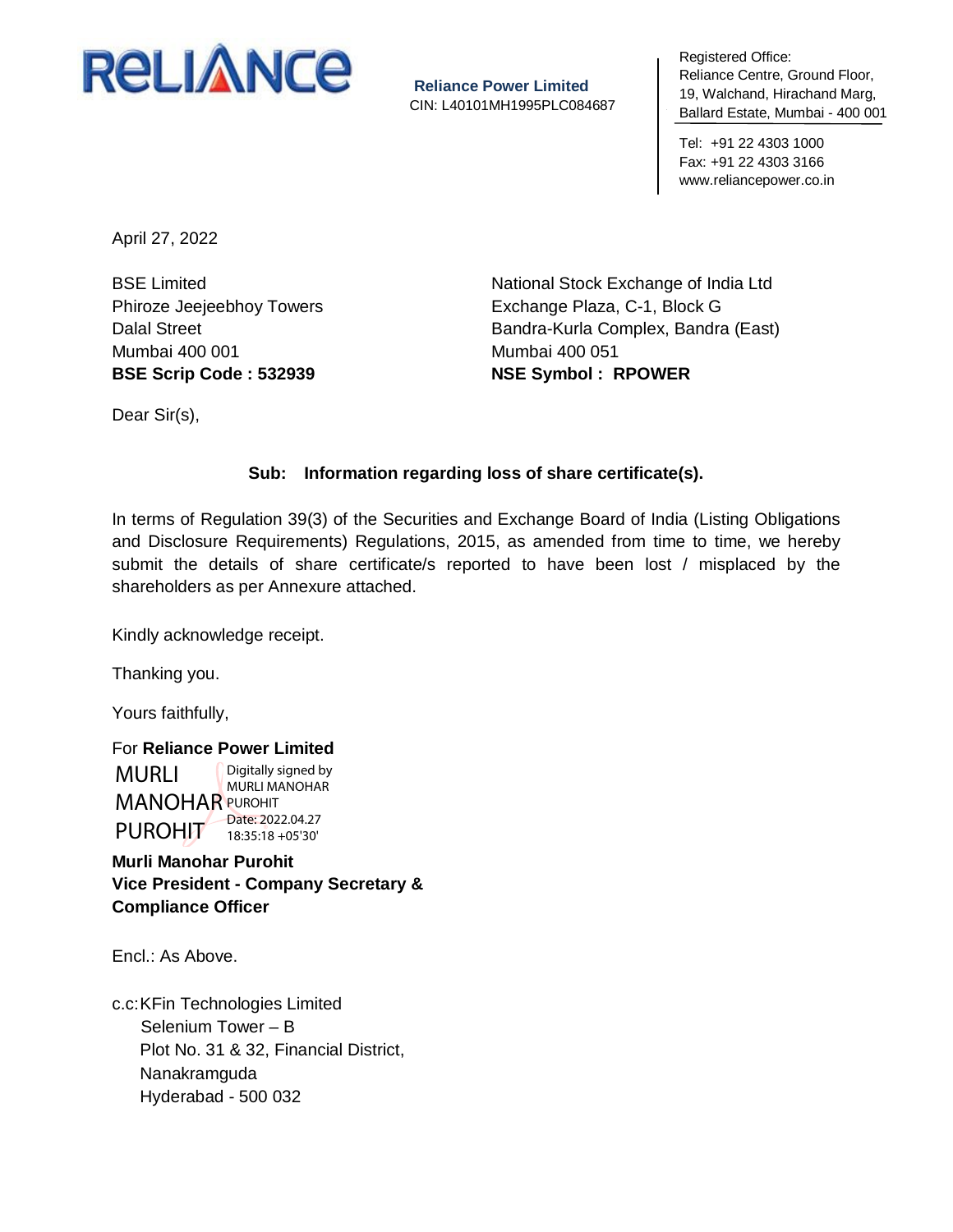## **RELIANCE**

## **Annexure**

| Sr.<br><b>No</b> | Folio no. | Name of the<br><b>Registered Holder</b> | No.<br><b>of</b><br><b>Shar</b><br>es | Original<br><b>Share</b><br><b>Certificate</b><br>No. | <b>Dist Nos</b><br><b>From</b> | <b>Dist Nos</b><br>To |
|------------------|-----------|-----------------------------------------|---------------------------------------|-------------------------------------------------------|--------------------------------|-----------------------|
|                  | 205245567 | Asif Dewjee                             | 20                                    | 4355394                                               | 2400399653                     | 2400399672            |
|                  |           | Total                                   | 20                                    |                                                       |                                |                       |